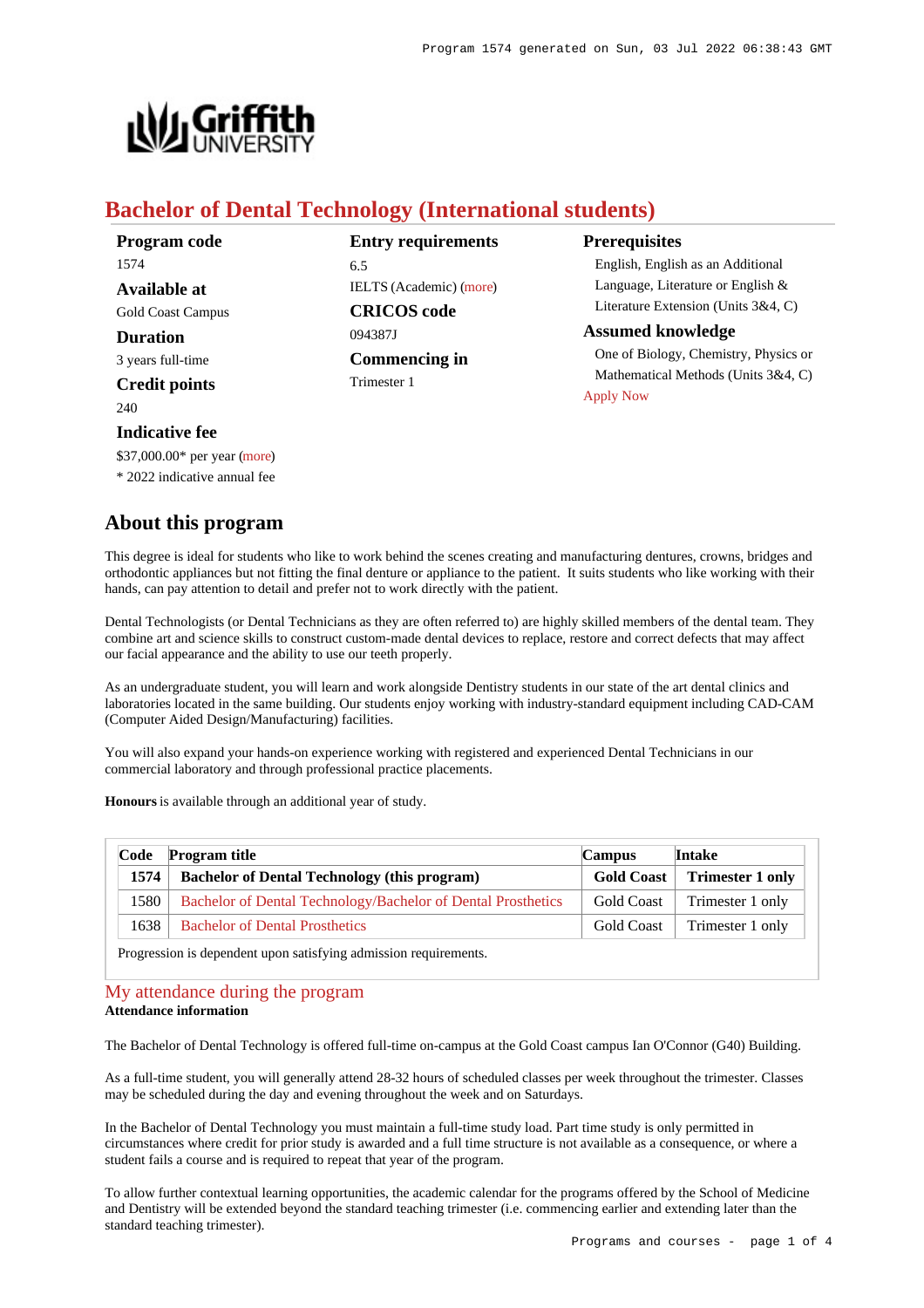The School of Medicine and Dentistry delivers electronic assessment via ExamSoft's Examplify application. Students enrolled in this program are required to have access to a portable computer device (laptop or tablet) that can be taken on campus to complete examination and assessment activities. This device must meet the minimum system requirements for [Examplify](https://examsoft.com/resources/examplify-minimum-system-requirements/).

The School has a small number of loan devices that may be available to students who do not have access to a personal device. Students must apply for access to loan devices in the lead up to an examination or assessment. Please note the School cannot guarantee a loan device will be available for every applicant.

### **Managing interruptions**

The following provides specific information on interrupting and resuming your studies in this program:

#### **Leave of absence**

Students will require approval from the Dean, Dentistry or nominee to take a leave of absence. The period of leave will normally be one year.

#### **Readmission**

A student who has discontinued enrolment in a Dentistry program and who is not on an approved leave of absence is required to seek approval for readmission to the program from the Dean, Dentistry or nominee. Readmission to a Dentistry program is not guaranteed and will be considered on a case-by-case basis. Students must complete and submit a [Request for Readmission](https://www.griffith.edu.au/apply/readmission-internal-transfers/readmission) [form](https://www.griffith.edu.au/apply/readmission-internal-transfers/readmission).

#### **Studying amid COVID-19**

The University's Mandatory COVID-19 Vaccination or Testing policy is under review and consultation and will be suspended from 14/4/2022. Please visit [Studying amid COVID-19](https://www.griffith.edu.au/coronavirus/studying-amid-covid-19) for more information.

If you are an International student on a student visa, you must ensure that you enrol in a way that will allow you to complete your enrolment within the expected program duration as stated on your Confirmation of Enrolment (CoE).

#### **Work-integrated learning**

Work Integrated Learning (WIL) is undertaken in the Griffith Health prosthetic laboratory in the Laboratory Practicum 1-4 courses and culminates in the course [3029DOH Professional Practice](https://www148.griffith.edu.au/Course/3029DOH) (Year 3/Trimester 2).

Students are also required to satisfactorily complete 2 weeks (76 hours) of work experience in laboratories external to the University and independent of the school-based laboratory practice completed on site at Griffith University, Gold Coast campus. Work experience placements must be approved by the School of Medicine and Dentistry and may commence from Year 1/Trimester 2 and must be completed by Year 3/Trimester 2.

## **Overseas exchange program**

Griffith students enrolled in the Bachelor of Dental Technology program have the opportunity for a student exchange to Oslo, Norway in Trimester 1 of their final year of study.

Eligible students can apply to study at Oslo and Akershus University College of Applied Sciences (OUAC) in Spring Term (January-June) and students should contact the [School of Medicine and Dentistry](https://www.griffith.edu.au/griffith-health/school-medicine-dentistry) for further details.

## [My career opportunities](https://www148.griffith.edu.au/programs-courses/Program/1574/Overview/International#opportunities)

## **My career opportunities**

As a Dental Technologist (or Dental Technician as they are often referred to) you will find employment with Dental Technicians, Dentists, Dental Prosthetists, Prosthodontists, Orthodontists, Periodontists, and Oral Surgeons in the public or private health sectors. Working to referring dental practitioners and specialists prescriptions. You will be able to design and construct appliances according to international standards that meet individual patients needs. You will work with a wide range of materials and techniques such as: gold, porcelain, plastic and lost wax technique and CAD-CAM (Computer Aided Design/Manufacturing). You may see patients to record the colour, shape and characteristics of existing teeth.

With this qualification, you can apply your scientific knowledge, artistic skills and compassionate nature across three distinct specialist areas - Prosthodontic, Conservative and Orthodontic - or you may eventually choose self-employment.

Graduates will be well equipped to sit for a 'skills exam' requested by employers.

#### **Prosthodontic Technician (Removable Prosthodontics)**

Prosthodontic technicians design and make full and partial dentures in plastics or alloy. Graduates will be well equipped for the variety of procedures and techniques to replace missing teeth and will work alongside dentists, dental prosthetists and prosthodontists.

#### **Self-Employment**

Graduates will gain an understanding of the operational issues involved in establishing a new business. Graduates may own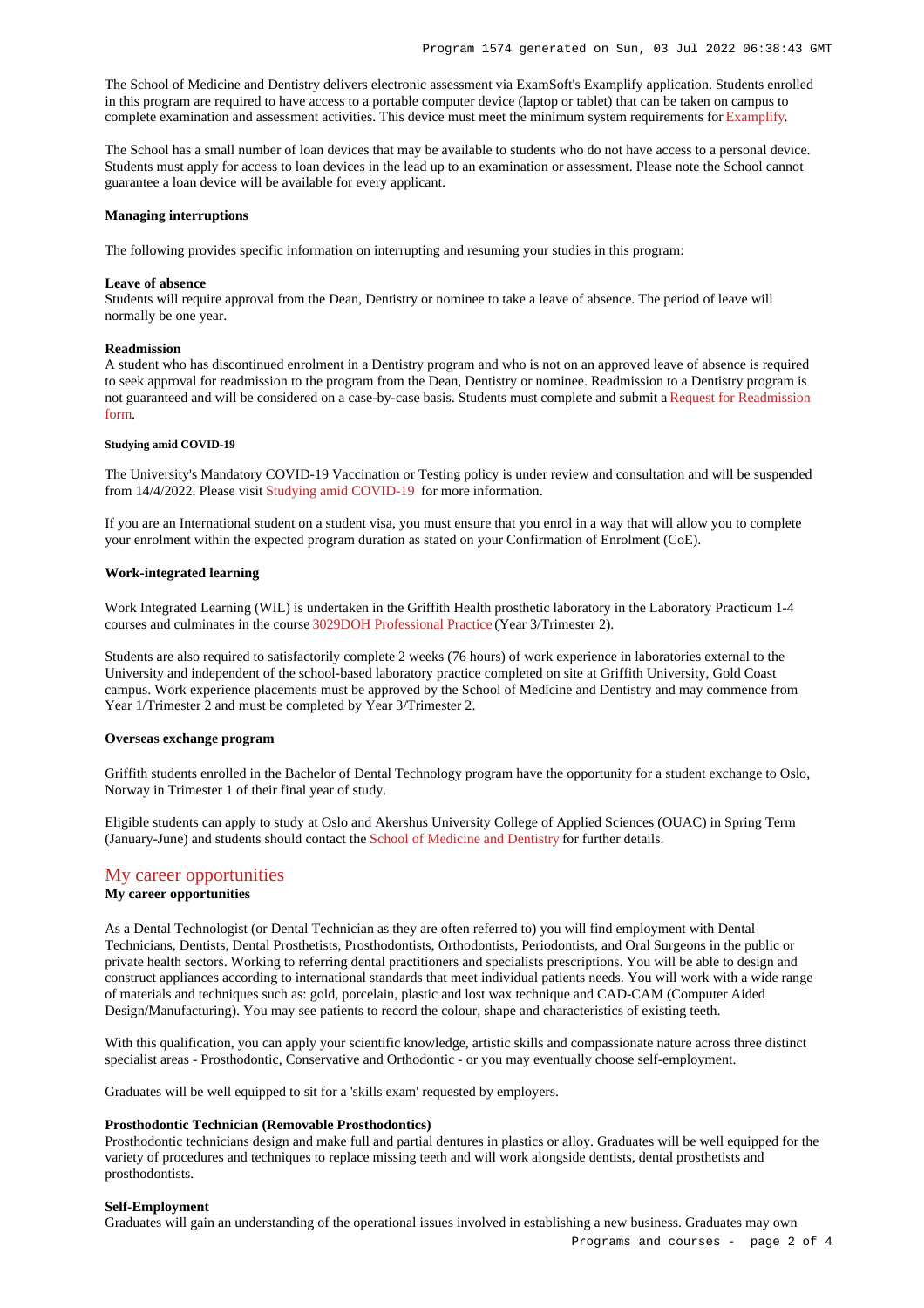and operate a dental laboratory.

Graduates can progress onto employment in management roles such as senior or chief technician positions; quality control technicians; teaching or dental sales.

## **Research opportunities**

Graduates can apply to progress their research skills through an Honours, Masters or PhD qualification which may lead to various roles in academia, large-scale organisations (Corporations/Companies, Government Departments, Non-Profit/Charity Organisation).

### **International opportunities**

Graduates will be equipped to apply for dental technicians registration in other countries. They will have gained the necessary knowledge and skills to adapt to the examination process required for registration.

## [Professional recognition](https://www148.griffith.edu.au/programs-courses/Program/1574/Overview/International#recognition)

**Professional recognition**

The Dental Board of Australia recognises the Bachelor of Dental Technology as a prerequisite to Dental Prosthetists education and a requirement of national registration as a clinician. Please refer to the [Australian Health Practitioner Regulation Agency](https://www.ahpra.gov.au/) [\(AHPRA\)](https://www.ahpra.gov.au/) website for further details.

# [Placement requirements](https://www148.griffith.edu.au/programs-courses/Program/1574/Overview/International#placement)

## **Professional Practice requirements**

There are placements associated with this program and before undertaking professional experience placements, all students in this program are required to have completed the following by the end of their first trimester of study:

- Vaccinations and Health Tests
- Licenses and Certificates
- Online Training
- Health Placement Requirements

Students should refer to the **checklist of professional practice requirements for their Health discipline** on the [Fit for](https://www.griffith.edu.au/griffith-health/fit-for-professional-practice) [Professional Practice website](https://www.griffith.edu.au/griffith-health/fit-for-professional-practice) for full details of the requirements regarding professional placement to ensure that they meet eligibility for placement.

## [Pathways to further study](https://www148.griffith.edu.au/programs-courses/Program/1574/Overview/International#pathways)

## **Pathways to further study**

The Bachelor of Dental Technology provides a pathway to the [Bachelor of Dental Technology/Bachelor of Dental Prosthetics](https://www148.griffith.edu.au/Search/Results?SearchText=1580) [\(1580\)](https://www148.griffith.edu.au/Search/Results?SearchText=1580) or graduates may proceed to Honours.

From 2021, graduates of the Bachelor of Dental Technology may be eligible to apply for the Graduate Entry [Bachelor of](https://www148.griffith.edu.au/Search/Results?SearchText=1638) [Dental Prosthetics \(1638\)](https://www148.griffith.edu.au/Search/Results?SearchText=1638) program.

## [What are the fees?](https://www148.griffith.edu.au/programs-courses/Program/1574/Overview/International#fees)

## **International students**

An International student is one who is not:

- an Australian or New Zealand citizen or
- a person who has Australian permanent resident status.

#### **Indicative annual tuition fee**

The indicative annual tuition fee is calculated based on a standard full-time study load which is usually 80 credit points (two full-time trimesters).

The indicative annual tuition fee is based on current conditions and available data and should only be used as a guide. These fees are reviewed annually and are subject to change.

### **Tuition fees**

- An International student pays tuition fees.
- Students are liable for tuition fees for the courses they are enrolled in as at the census date.
- The tuition fee for students who commence their program prior to 2014 is charged according to the approved program fee for the trimester in which the student commenced the program.
- The tuition fee for students who commence their program from 2014 onwards is charged according to the approved program fee for the trimester in which the student is enrolled.